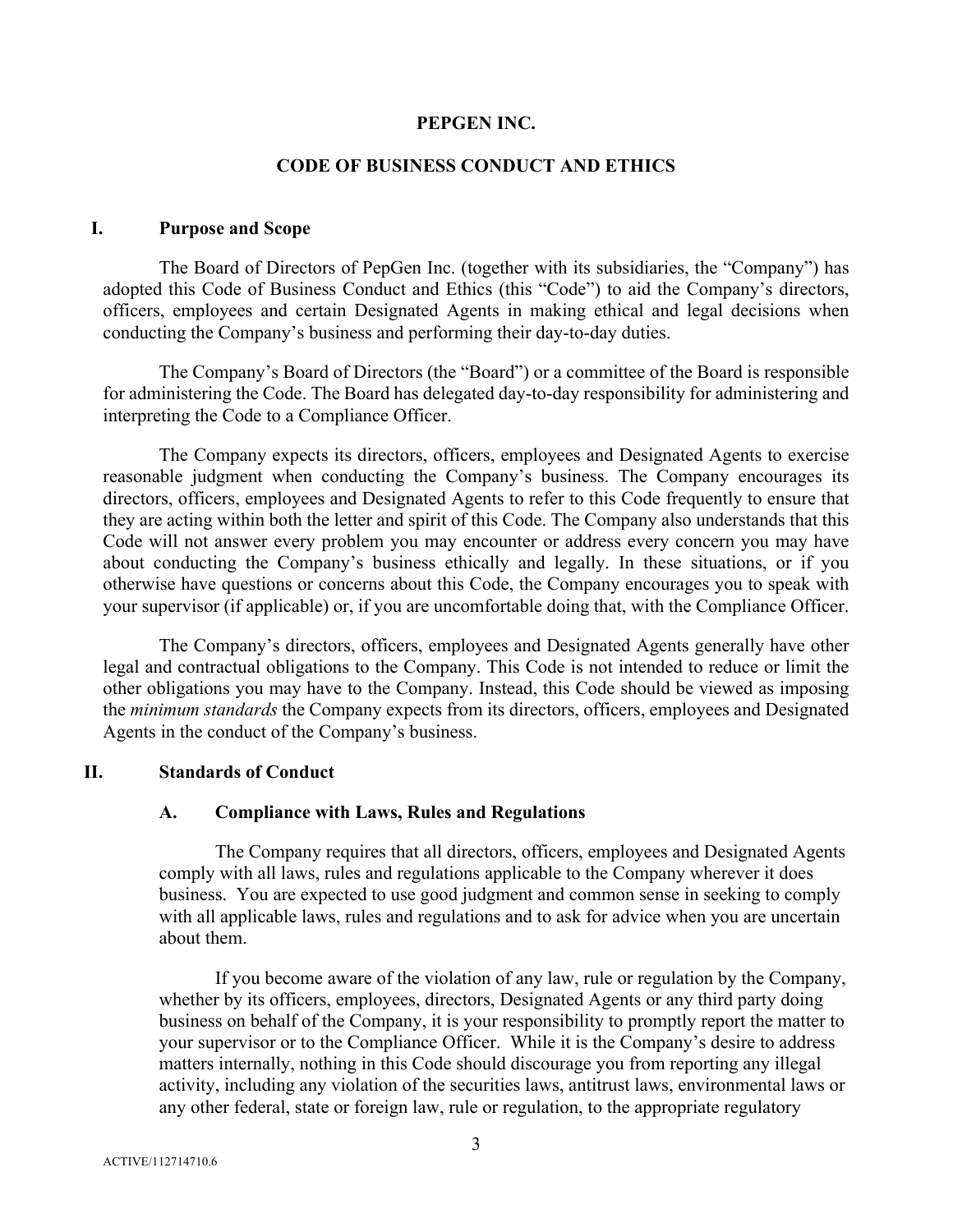authority. Directors, officers, employees and Designated Agents shall not discharge, demote, suspend, threaten, harass or in any other manner discriminate or retaliate against any person because he or she reports any such violation, unless it is determined that the report was made with knowledge that it was false. This Code should not be construed to prohibit you from testifying, participating or otherwise assisting in any state or federal administrative, judicial or legislative proceeding or investigation.

#### **B. Conflicts of Interest**

The Company recognizes and respects the right of its directors, officers, employees and Designated Agents to engage in outside activities that they may deem proper and desirable, provided that these activities do not impair or interfere with the performance of their duties to the Company or their ability to act in the Company's best interests. In most, if not all, cases this will mean that our directors, officers, employees and Designated Agents must avoid situations that present a potential or actual conflict between their personal interests and the Company's interests.

A "conflict of interest" occurs when a director's, officer's, employee's or Designated Agent's personal interest interferes with the Company's interests. Conflicts of interest can arise in many situations. For example, conflicts of interest can arise when a director, officer, employee or Designated Agent takes an action or has an outside interest, responsibility or obligation that can make it difficult for him or her to perform the responsibilities of his or her position objectively or effectively in the Company's best interests. Conflicts of interest can also occur when a director, officer, employee or Designated Agent or his or her immediate family member receives some personal benefit (whether improper or not) as a result of the director's, officer's, employee's or Designated Agent's position with the Company. Each individual's situation is different and in evaluating his or her own situation, a director, officer, employee or Designated Agent will have to consider many factors.

Any material transaction, responsibility, obligation, or relationship that reasonably could be expected to give rise to a conflict of interest should be reported promptly to the Compliance Officer, who may notify the Board or a committee of the Board as he or she deems appropriate. Actual or potential conflicts of interest involving a director or executive officer other than the Compliance Officer should be disclosed directly to the Compliance Officer. Actual or potential conflicts of interest involving the Compliance Officer should be disclosed directly to the Chief Executive Officer.

## **C. Insider Trading**

Directors, officers, employees and Designated Agents who have material non-public information about the Company or other companies, including our suppliers and customers, as a result of their relationship with the Company are prohibited by law and Company policy from trading in securities of the Company or such other companies, as well as from communicating such information to others who might trade on the basis of that information. To help ensure that you do not engage in prohibited insider trading and avoid even the appearance of an improper transaction, the Company has adopted an Insider Trading Policy,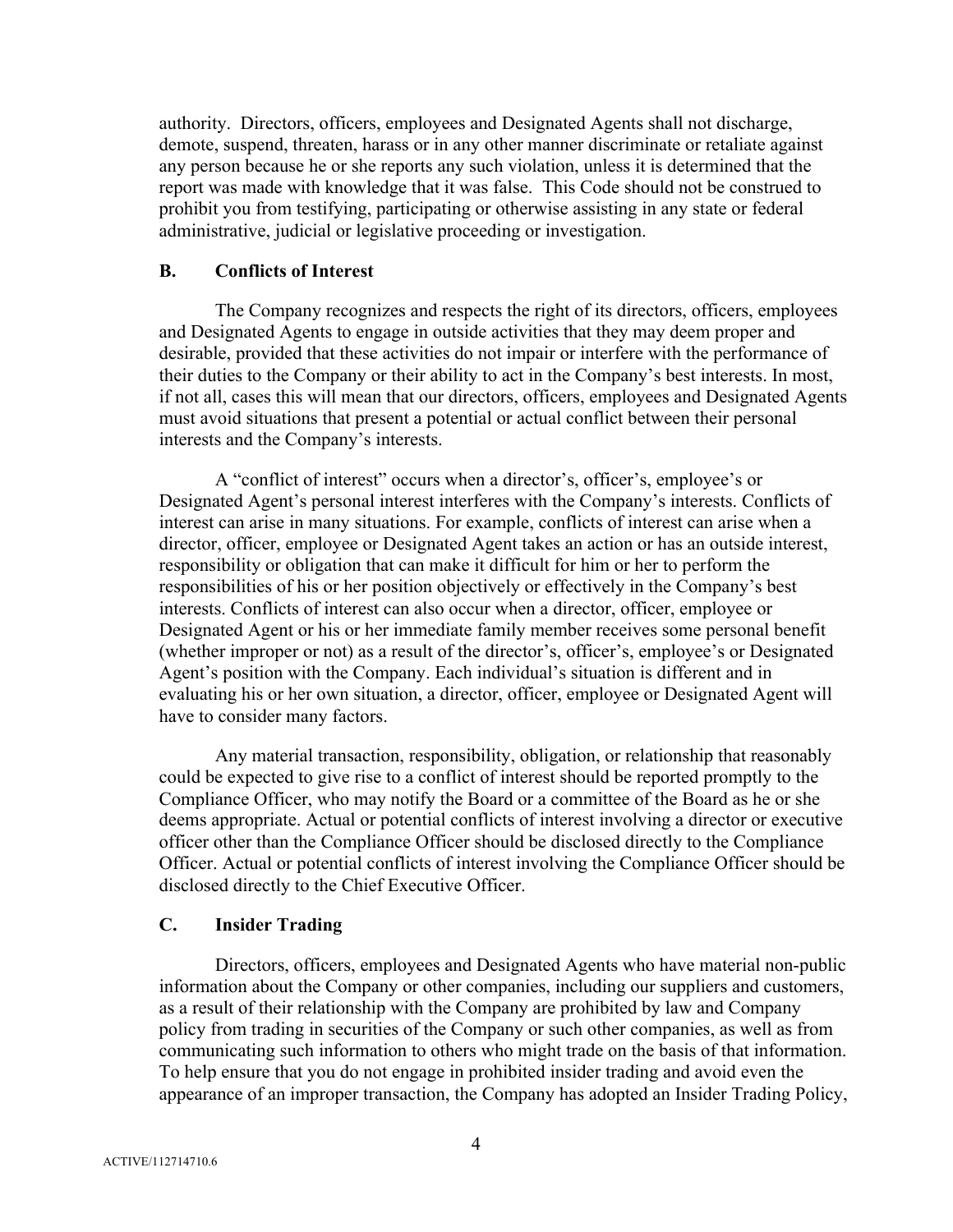which is distributed to employees and is also available from the compliance officer identified in the Company's Insider Trading Policy who has responsibility for administering the Insider Trading Policy (the "Insider Trading Compliance Officer") or the Company's most senior internal legal officer.

If you are uncertain about the constraints on your purchase or sale of any Company securities or the securities of any other company that you are familiar with by virtue of your relationship with the Company, you should consult with the Company's Insider Trading Compliance Officer or the Company's most senior internal legal officer before making any such purchase or sale.

### **D. Confidentiality**

Directors, officers, employees and Designated Agents must maintain the confidentiality of confidential information entrusted to them by the Company or other companies, including our suppliers and customers, except when disclosure is authorized by a supervisor or legally mandated. Unauthorized disclosure of any confidential information is prohibited. Additionally, directors, officers, employees and Designated Agents should take appropriate precautions to ensure that confidential or sensitive business information, whether it is proprietary to the Company or another company, is not communicated within the Company except to directors, officers, employees and Designated Agents who have a need to know such information to perform their responsibilities for the Company.

Third parties may ask you for information concerning the Company. Subject to the exceptions noted in the preceding paragraph, directors, officers, employees and Designated Agents (other than the Company's authorized spokespersons) must not discuss internal Company matters with, or disseminate internal Company information to, anyone outside the Company, except as required in the performance of their Company duties and, if appropriate, after a confidentiality agreement is in place. This prohibition applies particularly to inquiries concerning the Company from the media, market professionals (such as securities analysts, institutional investors, investment advisers, brokers and dealers) and securityholders. All responses to inquiries on behalf of the Company must be made only by the Company's authorized spokespersons. If you receive any inquiries of this nature, you must decline to comment and refer the inquirer to your supervisor or one of the Company's authorized spokespersons. The Company's policies with respect to public disclosure of internal matters are described more fully in the Company's Corporate Communications Policies and Procedures, a copy of which can be obtained by requesting one from the Compliance Officer.

You also must abide by any lawful obligations that you have to your former employer. These obligations may include restrictions on the use and disclosure of confidential information, restrictions on the solicitation of former colleagues to work at the Company and non-competition obligations.

### **E. Honest and Ethical Conduct and Fair Dealing**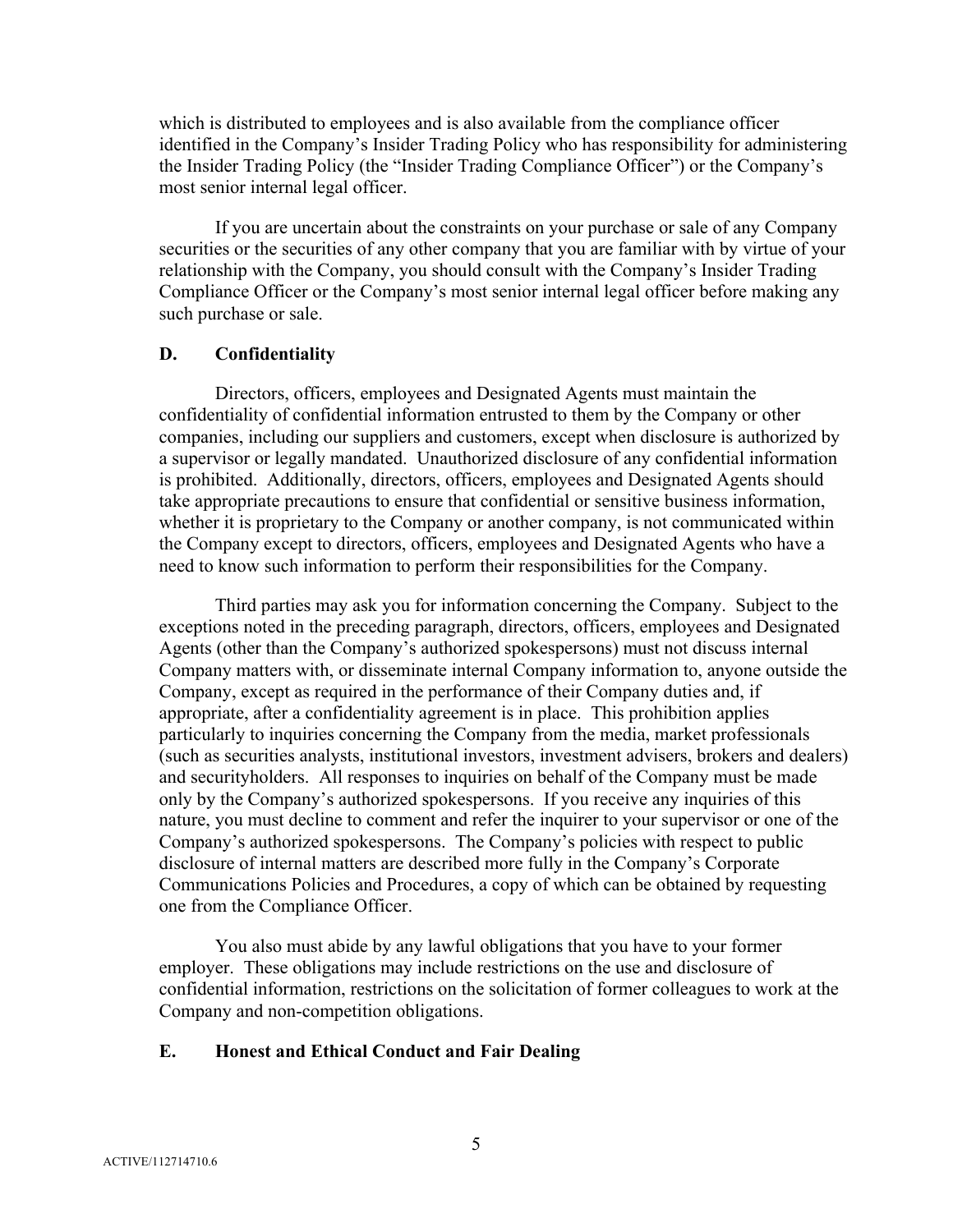Directors, officers, employees and Designated Agents should endeavor to deal honestly, ethically and fairly with the Company's suppliers, customers, competitors and employees. Statements regarding the Company's products and services must not be untrue, misleading, deceptive or fraudulent. You must not take unfair advantage of anyone through manipulation, concealment, abuse of privileged information, misrepresentation of material facts or any other unfair-dealing practice.

# **F. Protection and Proper Use of Corporate Assets**

Directors, officers, employees and Designated Agents should seek to protect the Company's assets. Theft, carelessness and waste have a direct impact on the Company's financial performance. Directors, officers, employees and Designated Agents must use the Company's assets and services solely for legitimate business purposes of the Company and not for any personal benefit or the personal benefit of anyone else.

# **G. Corporate Opportunities**

Directors, officers, employees and Designated Agents owe a duty to the Company to advance its legitimate business interests when the opportunity to do so arises. Each director, officers, employee and Designated Agent is prohibited from:

• diverting to himself or herself or to others any opportunities that are discovered through the use of the Company's property or information or as a result of his or her position with the Company unless that opportunity has first been presented to, and rejected by, the Company;

• using the Company's property or information or his or her position for improper personal gain; or

• competing with the Company.

# **H. Political Contributions**

Business contributions to political campaigns are strictly regulated by federal, state, provincial and local law in the U.S. and many other jurisdictions. Accordingly, all political contributions proposed to be made with the Company's funds must be coordinated through and approved by the Compliance Officer. Directors, officers, employees and Designated Agents may not, without the approval of the Compliance Officer, use any Company funds for political contributions of any kind to any political candidate or holder of any national, state or local government office. Directors, officers, employees and Designated Agents may make personal contributions, but should not represent that they are making contributions on the Company's behalf. Specific questions should be directed to the Compliance Officer.

# **I. Bribes, Kickbacks and Other Improper Payments**

The Company does not permit or condone bribes, kickbacks or other improper payments, transfers or receipts. No director, officer, employee or Designated Agent should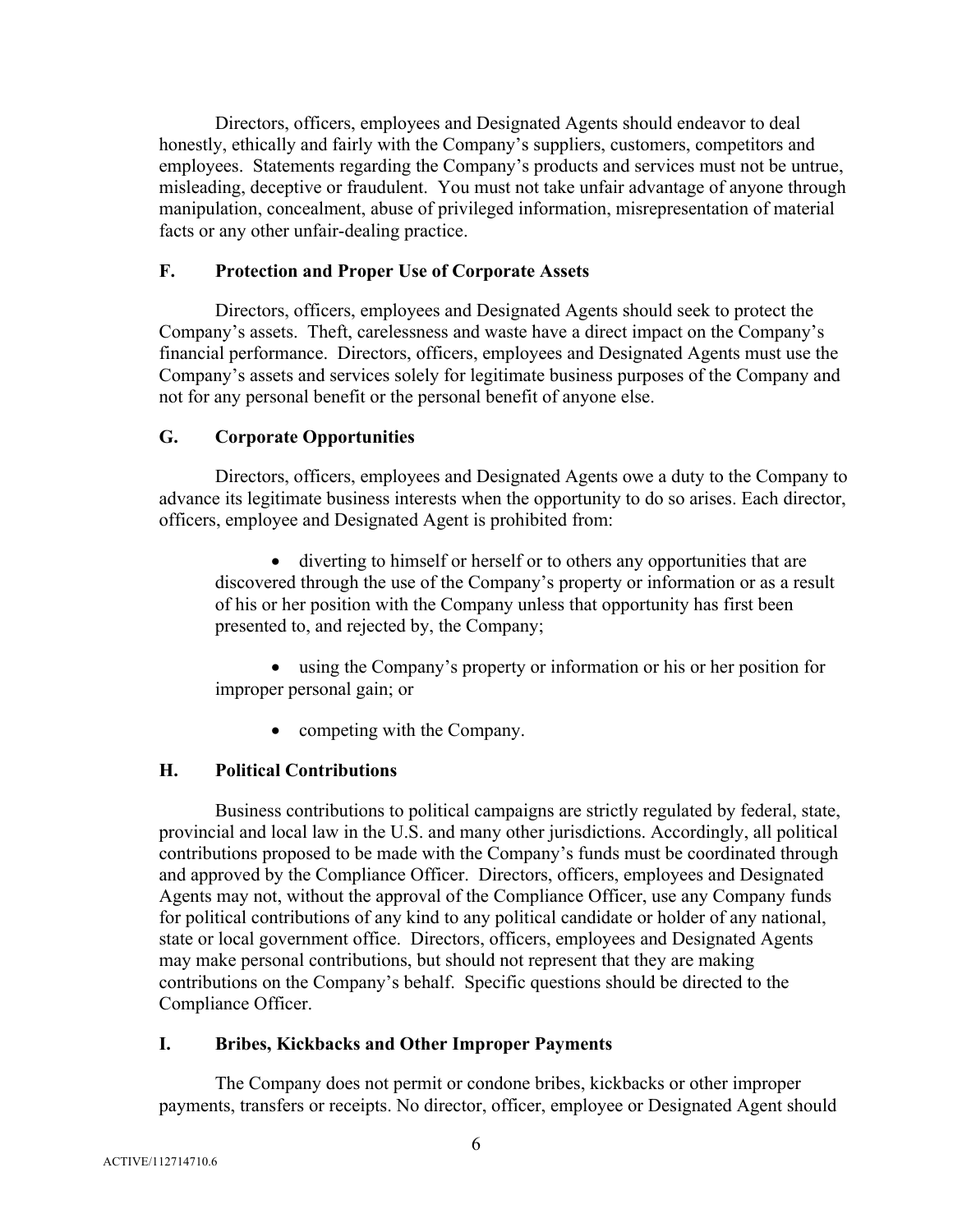offer, give, solicit or receive any money or other item of value for the purpose of obtaining, retaining or directing business or bestowing or receiving any kind of favored treatment.

### **J. International Trade Controls**

Many countries regulate international trade transactions, such as imports, exports and international financial transactions and prohibit boycotts against countries or firms that may be "blacklisted" by certain groups or countries. The Company's policy is to comply with these regulations and prohibitions even if compliance may result in the loss of some business opportunities. Directors, officers, employees and Designated Agents should learn and understand the extent to which international trade controls apply to transactions conducted by the Company.

# **K. Accuracy of Records**

Directors, officers, employees and Designated Agents must honestly and accurately report all business transactions. You are responsible for the accuracy of your records and reports. Accurate information is essential to the Company's ability to meet legal and regulatory obligations.

All Company books, records and accounts shall be maintained in accordance with all applicable regulations and standards and accurately reflect the true nature of the transactions they record. The financial statements of the Company shall conform to generally accepted accounting rules and the Company's accounting policies. No undisclosed or unrecorded account or fund shall be established for any purpose. No false or misleading entries shall be made in the Company's books or records for any reason, and no disbursement of corporate funds or other corporate property shall be made without adequate supporting documentation.

# **L. Quality of Public Disclosures**

It is the policy of the Company to provide full, fair, accurate, timely and understandable disclosure in reports and documents filed with, or submitted to, the Securities and Exchange Commission and in other public communications.

# **III. Compliance Procedures**

### **A. Communication of Code**

All current directors, officers, employees and Designated Agents are being supplied a copy of the Code. Future directors, officers, employees and Designated Agents will be supplied a copy of the Code when beginning service at the Company. All directors, officers, employees and Designated Agents will be expected to review and sign an acknowledgment regarding the Code on a periodic basis. Updates of the Code, when adopted, will be promptly supplied to directors, officers, employees and Designated Agents. Directors, officers, employees and Designated Agents also can obtain a copy of the Code by requesting one from the Company's human resources department or by accessing the Company's website at www.pepgen.com.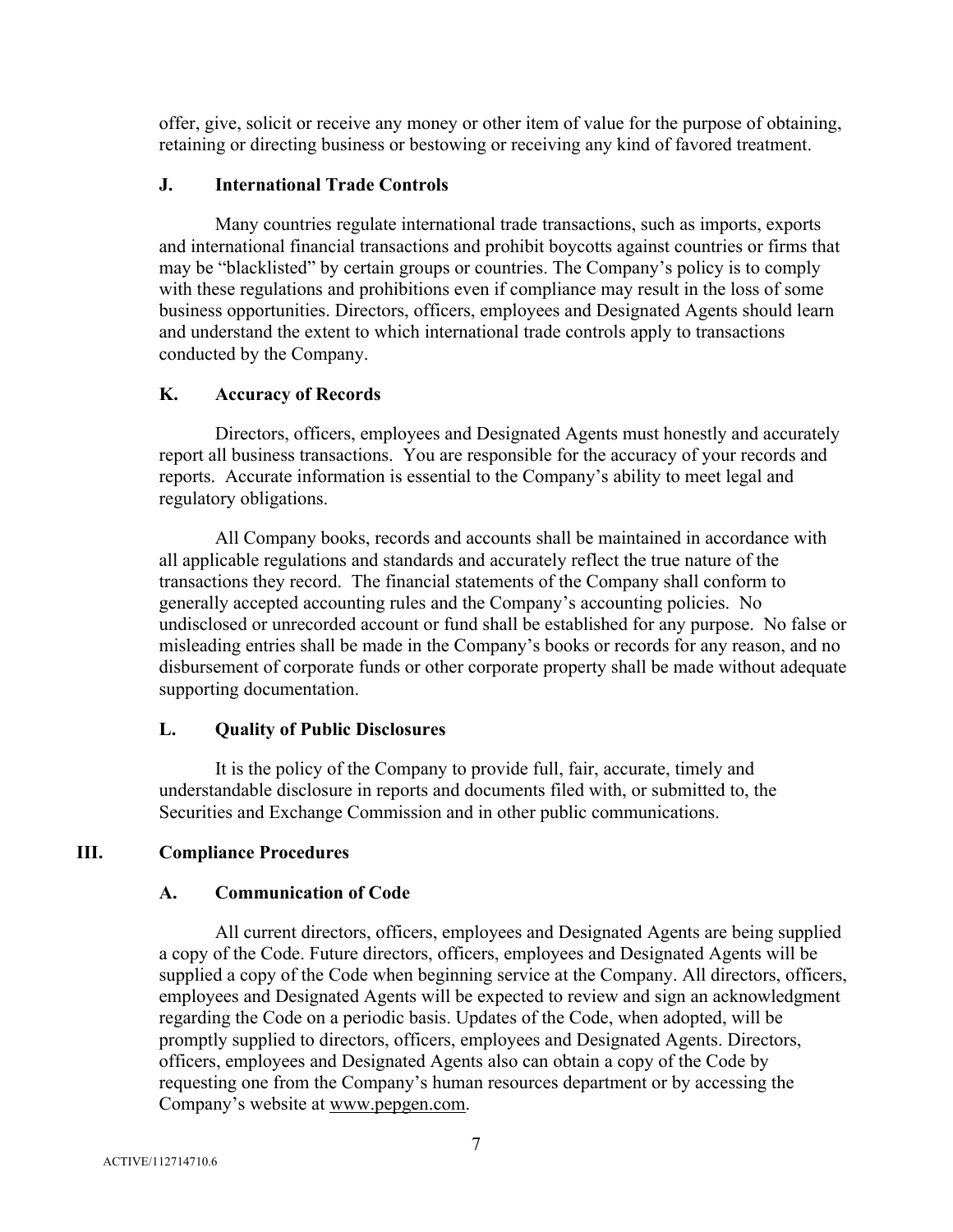### **B. Monitoring Compliance and Disciplinary Action**

The Company's management, under the supervision of its Board or a committee of the Board or, in the case of accounting, internal accounting controls, auditing or securities law matters, the Audit Committee (defined below), shall take reasonable steps to (i) monitor compliance with the Code, and (ii) when appropriate, impose and enforce appropriate disciplinary measures for violations of the Code.

Disciplinary measures for violations of the Code will be determined in the Company's sole discretion and may include, but are not limited to, counseling, oral or written reprimands, warnings, probation or suspension with or without pay, demotions, reductions in salary, termination of employment or service, and restitution.

The Company's management shall periodically report to the Board or a committee of the Board on these compliance efforts including, without limitation, alleged violations of the Code and the actions taken with respect to violations.

### **C. Communication Channels**

*Be Proactive.* Every director, officer, employee and Designated Agent is encouraged to act proactively by asking questions, seeking guidance and reporting suspected violations of the Code and other policies and procedures of the Company, as well as any violation or suspected violation of law, rule or regulation resulting from the conduct of the Company's business or occurring on the Company's property. **If any director, officer, employee or Designated Agent believes that actions have taken place, may be taking place, or may be about to take place that violate or would violate the Code or any law, rule or regulation applicable to the Company, he or she is obligated to bring the matter to the attention of the Company.** Our whistleblower hotline number is 888-479-2088. An online reporting option is: https://www.whistleblowerservices.com/PEPG.

*Seeking Guidance.* The best starting point for directors, officers, employees or Designated Agents seeking advice on ethics-related issues or wishing to report potential violations of the Code will usually be their supervisor. However, if the conduct in question involves an officer's or employee's supervisor, if the officer or employee has reported the conduct in question to the supervisor and does not believe that the supervisor has dealt with it properly, or if the officer or employee does not feel comfortable discussing the matter with the supervisor, the officer or employee may raise the matter with the Compliance Officer.

*Communication Alternatives.* Any director, officer, employee or Designated Agent may communicate with the Compliance Officer, or report potential violations of the Code, by any of the following methods:

• By e-mail to compliance  $(a)$  pepgen.com (anonymity cannot be maintained);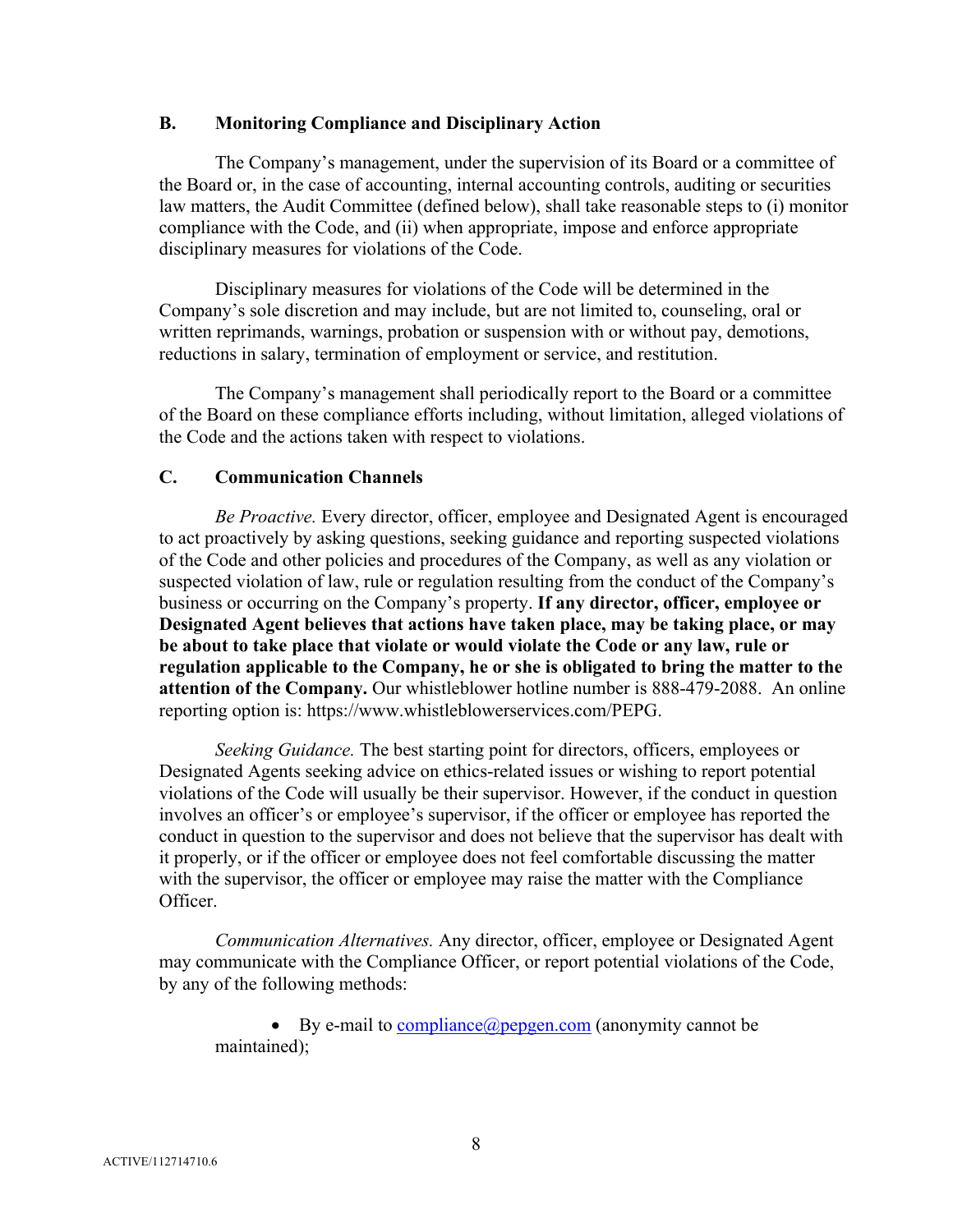• In writing (which can be done anonymously as set forth below under "Anonymity"), addressed to the Chair of the Audit Committee, by mail to c/o PepGen Inc., 245 Main Street, Cambridge, MA 02142;

• Online at https://www.whistleblowerservices.com/PEPG (which may be done anonymously as set forth below under "Anonymity"); or

• By phoning and leaving a voicemail. The voicemail can be reached at 888-479-2088 and messages can be left anonymously as set forth below under "Anonymity."

*Reporting Accounting and Similar Concerns.* Concerns or questions regarding potential violations of the Code, a Company policy or procedure or laws, rules or regulations relating to accounting, internal accounting controls, or auditing or securities law matters will be directed to the Audit Committee of the Board (the "Audit Committee") or a designee of the Audit Committee in accordance with the procedures established by the Audit Committee for receiving, retaining and treating complaints regarding accounting, internal accounting controls or auditing matters. Officers, employees or Designated Agents can also communicate directly with the Audit Committee or its designee regarding such matters by the following methods (which can be done anonymously as set forth below under "Anonymity"):

• By e-mail to  $compliance(a) peppen.com (anonymity cannot be$ </u> maintained);

• In writing (which can be done anonymously as set forth below under "Anonymity"), addressed to the Chair of the Audit Committee, by mail to c/o PepGen Inc., 245 Main Street, Cambridge, MA 02142;

• Online at https://www.whistleblowerservices.com/PEPG (which may be done anonymously as set forth below under "Anonymity"); or

• By phoning and leaving a voicemail. The voicemail can be reached at 888-479-2088 and messages can be left anonymously as set forth below under "Anonymity."

*Cooperation*. Directors, officers, employees and Designated Agents are expected to cooperate with the Company in any investigation of a potential violation of the Code, any other Company policy or procedure, or any law, rule or regulation.

*Misuse of Reporting Channels.* Directors, officers, employees and Designated Agents should not use these reporting channels in bad faith or in a false or frivolous manner or to report grievances that do not involve the Code or other ethics-related issues.

*Director Communications.* In addition to the foregoing methods, a director also can communicate concerns or seek advice with respect to this Code by contacting the Board through its Chair or the Audit Committee.